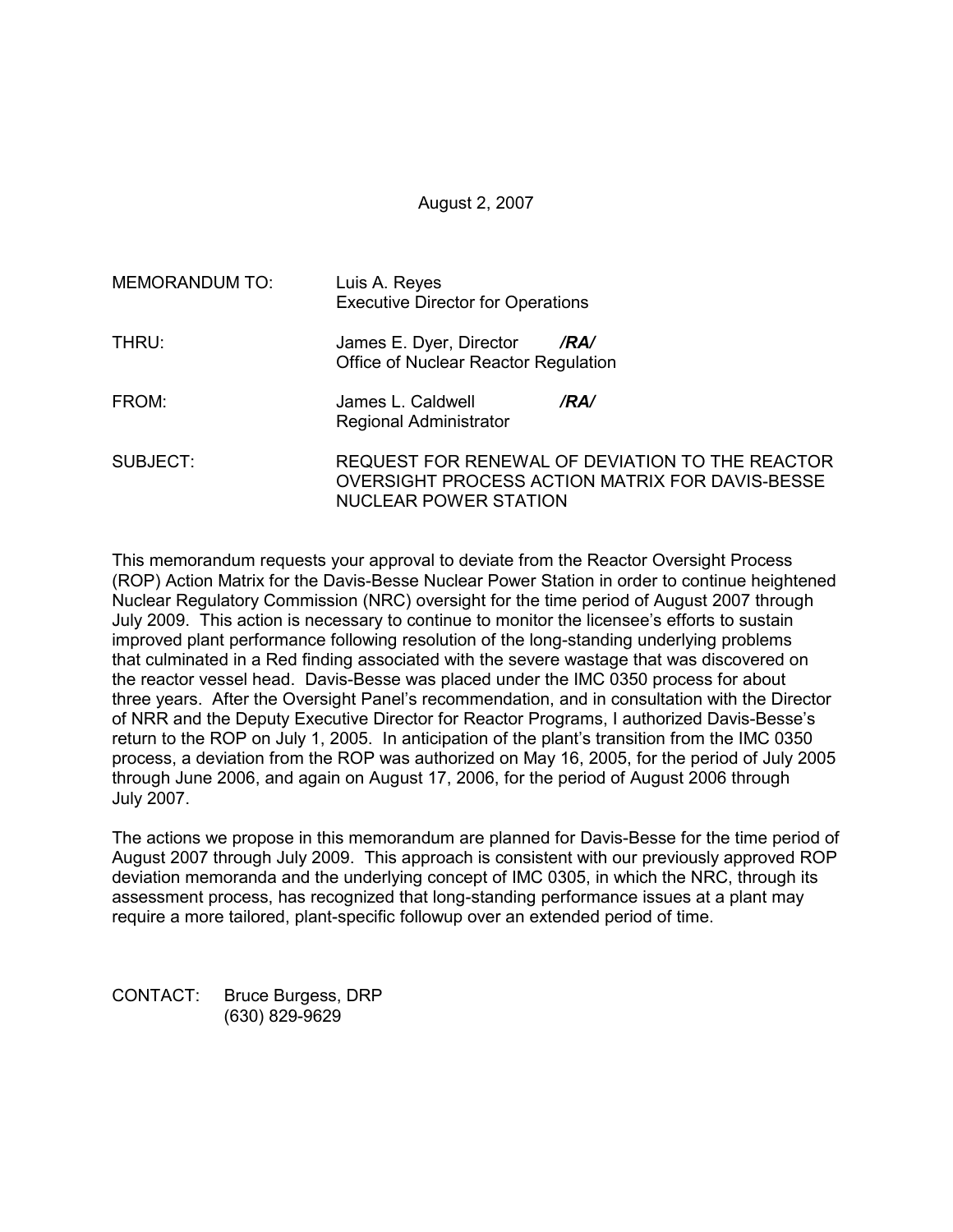#### L. Reyes  $-2$ -

#### Background

The Davis-Besse facility entered the IMC 0350 Oversight Process as a result of the issues that led to the wastage of the reactor vessel head, which was discovered during the 2002 refueling outage. In particular, significant programmatic concerns in the areas of Operations, Engineering, Corrective Action, and Safety Culture/Safety Conscious Work Environment (SCWE) were identified through NRC inspections that were conducted after the wastage was discovered on the reactor vessel head.

To address the programmatic issues that resulted in the reactor head degradation, and prior to restart of the facility, the licensee submitted its "Integrated Report to Support Restart of the Davis-Besse Nuclear Power Station and Request for Restart Approval." This report documented specific corrective actions that were implemented and commitments for actions targeting sustained performance improvement at Davis-Besse. Prior to granting restart authority to the licensee, the NRC performed special inspection activities that were sufficiently comprehensive to be in excess of that required by IP 95002 and IP 95003.

The NRC concluded that the licensee had taken sufficient actions to correct the deficiencies that led to the Red finding. To ensure that the licensee had implemented lasting corrective actions and was able to sustain safe performance at Davis-Besse following restart, the NRC determined that a Confirmatory Order was necessary to modify their license to require annual independent assessments for five years in the areas of Operations, Engineering, Corrective Action, and Safety Culture/SCWE.

The licensee previously completed the first and second set of independent assessments required through our Confirmatory Order during calendar year (CY) 2004 and 2005. During CY 2004 through CY 2006, inspectors evaluated the results of these independent assessments through previously approved deviation from the ROP and determined that these assessments were adequately conducted to satisfy the requirements of the Order.

The licensee has also completed the third set of independent assessments for CY 2006 required through our Confirmatory Order. During CY 2006 and to date in CY 2007, inspectors have evaluated the results of these assessments and determined that they were adequately conducted to satisfy the requirements of the Order.

The licensee has recently started to perform the fourth set of independent assessments for CY 2007. These assessments are scheduled to be completed between June and November 2007; the results of which are planned to be submitted to the NRC between August 2007 and January 2008. The current deviation from the ROP to review these independent self-assessment activities expires on July 31, 2007. A renewal of the ROP deviation is required to continue our independent self-assessment review effort for the final two sets of annual assessments. This effort will include a review the CY 2007 and CY 2008 assessment results in the Operations, Engineering, Corrective Action, and Safety Culture/SCWE areas.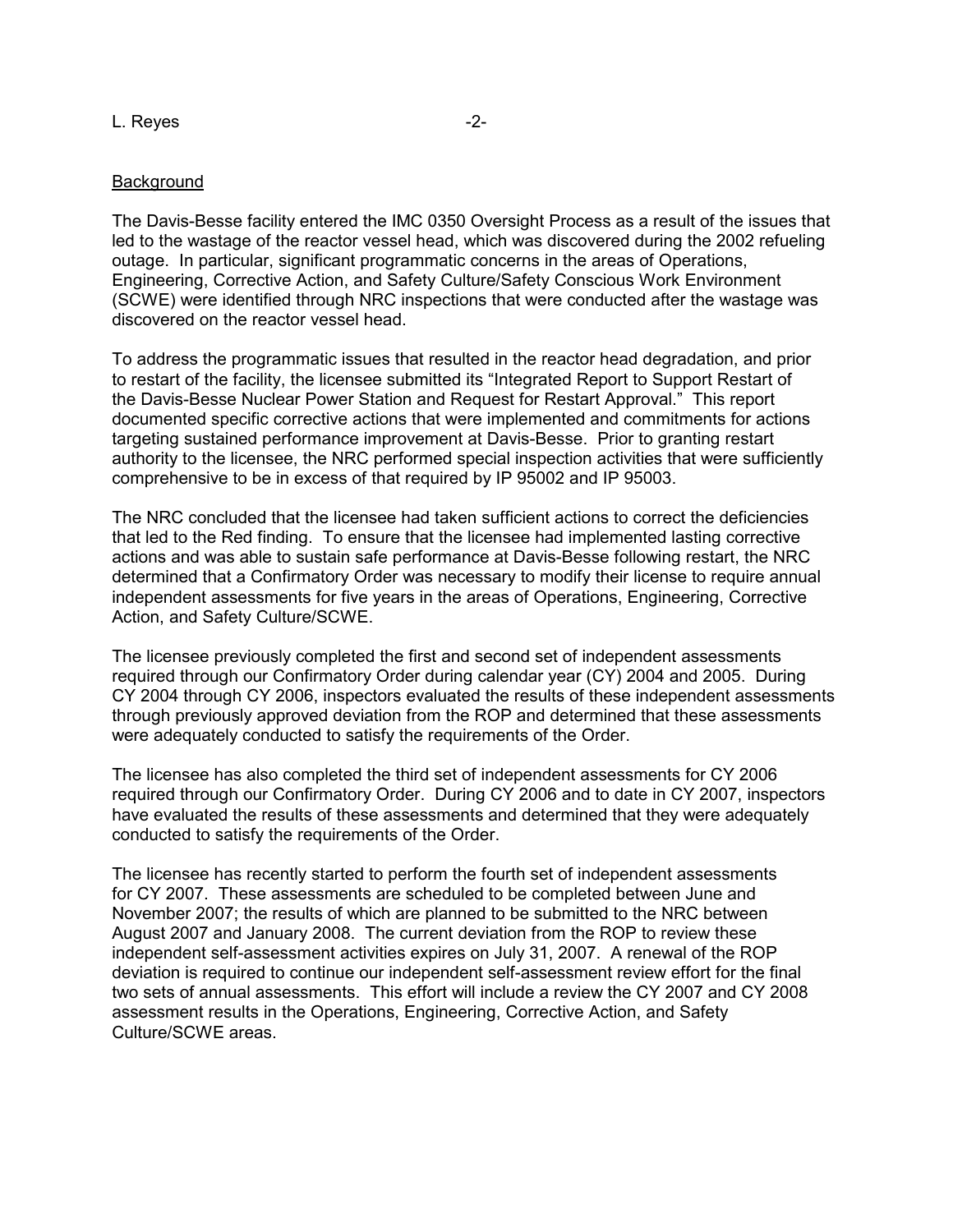#### L. Reyes  $-3$ -

## Deviation Basis

When Davis-Besse exited the IMC 0350 process, it was placed in the Regulatory Response column of the Action Matrix based on one White finding in the Emergency Preparedness cornerstone. On January 1, 2006, Davis-Besse transitioned into the Licensee Response column of the Action Matrix and has remained in the Licensee Response column since. Although performance at Davis-Besse indicates that improvements have been realized, Region III believes that Davis-Besse continues to warrant NRC inspection beyond that which is prescribed by the ROP baseline inspection program to ensure compliance with the Order.

In the case of Davis-Besse, the March 8, 2004, Confirmatory Order required, in part, that FirstEnergy Nuclear Operating Company (FENOC) contract with external organizations to conduct comprehensive performance assessments in the areas of Operations, Engineering, Corrective Action, and Safety Culture/SCWE. The NRC required these additional measures to provide reasonable assurance that long-term corrective actions remain effective for those conditions that resulted in the risk-significant performance deficiencies that occurred at Davis-Besse. These independent assessments provide important confirmation of the effectiveness of the licensee's self-assessments and long-term improvement actions. Therefore, Region III believes that to adequately evaluate these independent assessment activities, some continued inspection beyond that which is prescribed by the ROP baseline inspection program for the period of August 2007 through July 2009 is appropriate. The estimated additional inspection resources required to perform these inspections in the areas of Operations, Engineering, and Corrective Action, is about 40 hours of direct inspection per area, per year for the next 2 years; and 80 hours of direct inspection for the Safety Culture/SCWE area per year, for the next 2 years. The results of these inspections will be documented in the Davis-Besse quarterly integrated inspection reports.

## Deviation Request

Davis-Besse is currently categorized within the Licensee Response column of the Action Matrix. Region III requests your approval to deviate from the Action Matrix for the period of August 2007 through July 2009 to perform additional inspections beyond that prescribed by the ROP baseline inspection program to evaluate the independent assessments conducted in the four areas described in our March 8, 2004, Confirmatory Order. These four areas are Operations, Engineering, Corrective Action, and Safety Culture/SCWE. Inspection activities associated with the review of each independent assessment would be similar to those approved through the previous ROP deviation memoranda and would include: 1) a review of each independent assessment plan prior to each assessment; 2) an evaluation of in-process assessment activities; and 3) a review of each final independent assessment report and associated action plans to resolve any areas for improvement as detailed in the reports. The additional inspection resources required to perform these inspections is estimated to be about 40 direct inspection hours per area, per year, for the Operations, Engineering, and Corrective Action Program areas, for the next 2 years; and 80 direct inspection hours for the Safety Culture/SCWE area, per year, for the next 2 years, for a total of approximately 400 hours. These inspections will continue to be performed under IP 95003.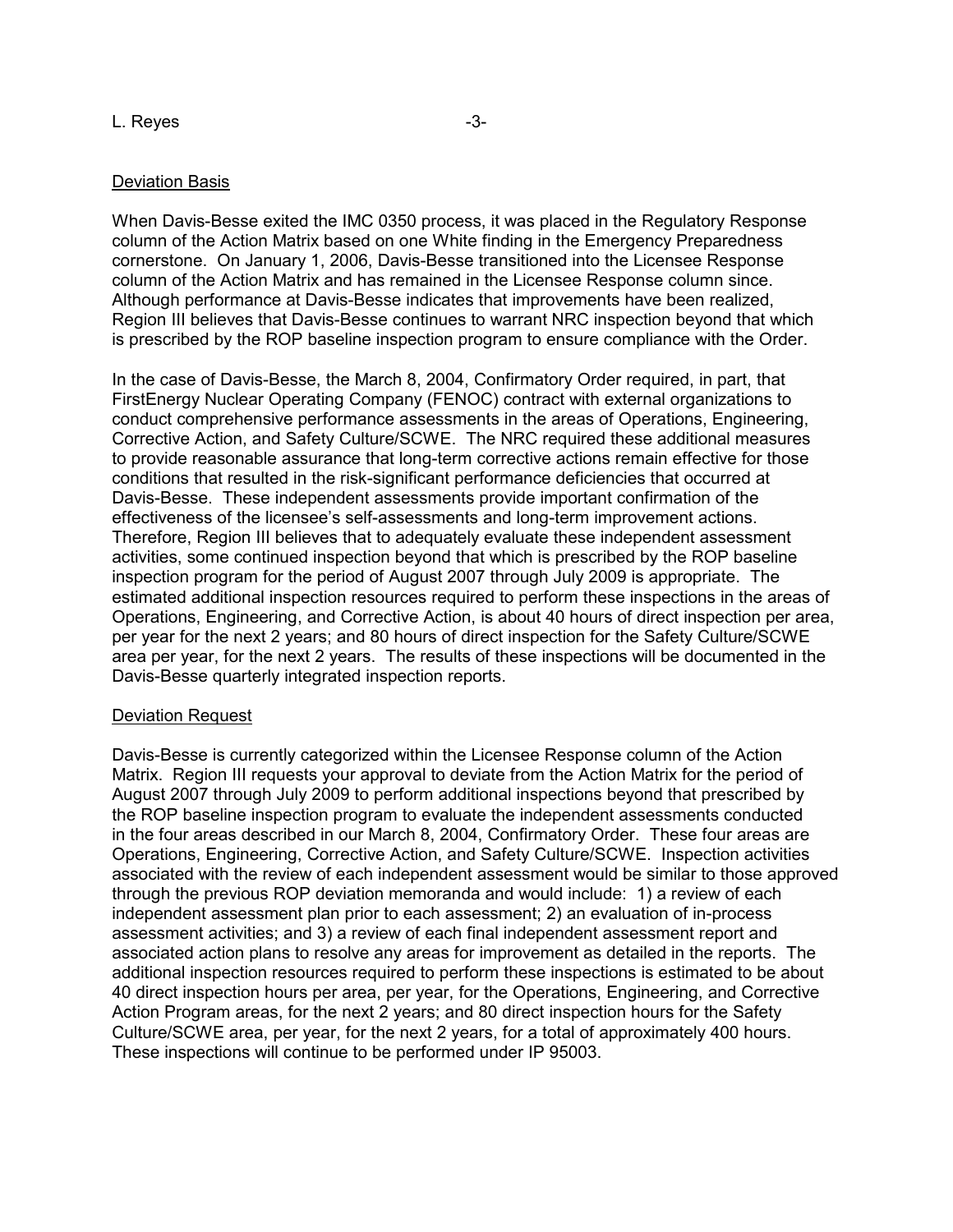L. Reyes and the set of the set of the set of the set of the set of the set of the set of the set of the set of the set of the set of the set of the set of the set of the set of the set of the set of the set of the set of

This request for 200 hours of direct inspection for each of the final two CY assessment sets represents a reduction of 50 inspection hours from the 250 hours that was approved in the previous ROP deviation request for the review of the CY 2006 assessment set. Additionally, this request represents a reduction of two-thirds from the 600 hours that was approved for the review of the CY 2005 assessment set. We are seeking your approval of this ROP deviation to perform assessments of the licensee's final two required sets of annual independent assessments.

Inspection Manual Chapter 0305, Section 06.06.h, recognizes that for a period of up to one year after a plant has exited the IMC 0350 process, the regional offices may utilize some actions that are consistent with the Degraded Cornerstone or Multiple/Repetitive Degraded Cornerstone column of the Action Matrix to ensure the appropriate level of oversight of licensee improvement initiatives. There are no provisions in IMC 0305 for additional inspection resources for facilities that have exited the IMC 0350 process after one year. Region III requests a Reactor Oversight Process Action Matrix Deviation to conduct the additional inspections as described above.

## Approval: */RA by William F. Kane Acting for/* **Date: 08/07/07** Luis A. Reyes Executive Director for Operations

cc: J. Wiggins, NRR B. Boger, NRR T. Reis, NRR C. Haney, NRR M. Case, NRR S. Richards, NRR J. Anderson, NRR R. Gibbs, NRR T. Wengert, NRR M. Satorius, DRA, RIII C. Pederson, DRP, RIII A. Boland, DRS, RIII J. Rutkowski, SRI, RIII